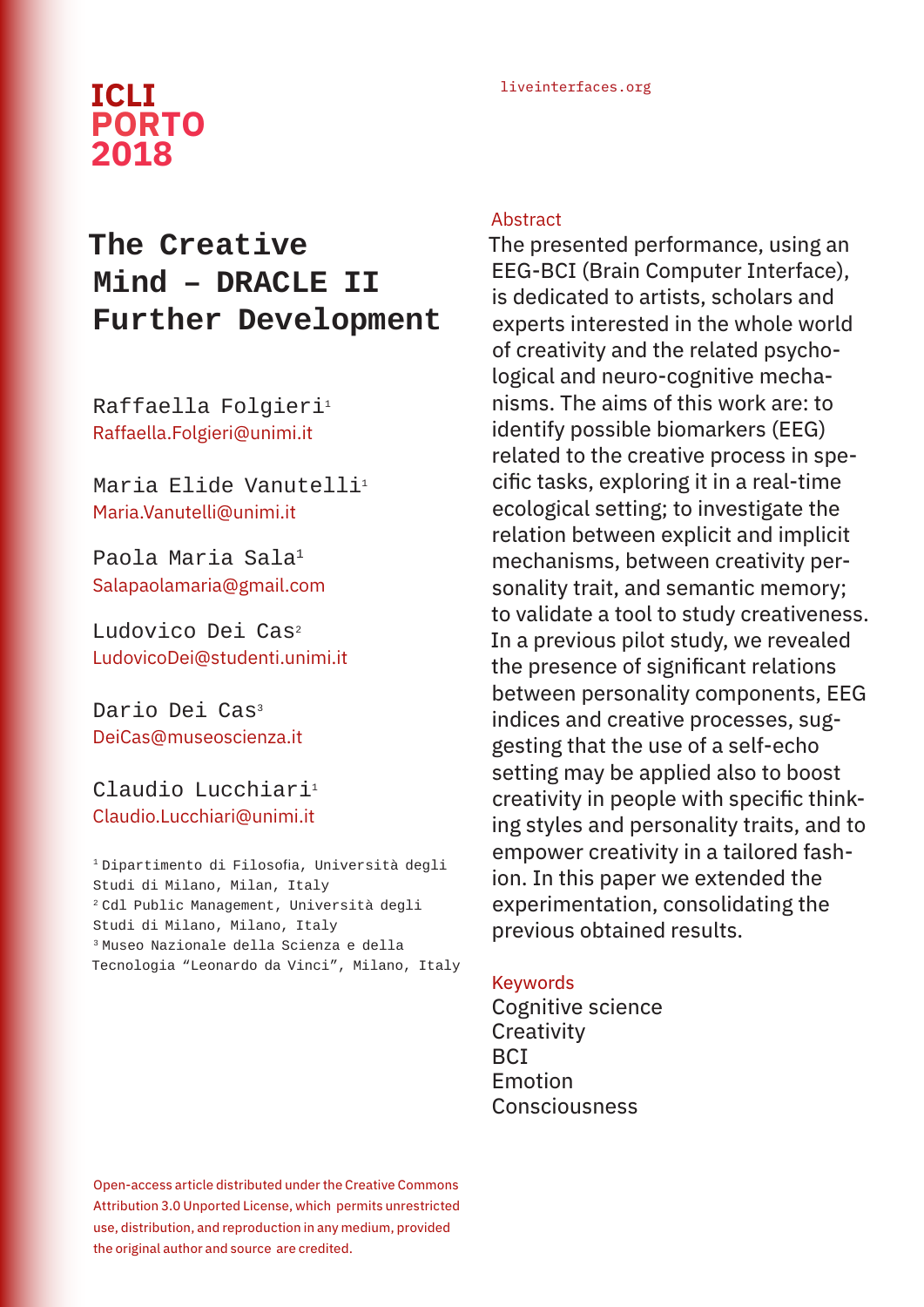## **Introduction**

We can define creativity as the process that gives rise to new items (ideas and artefacts) and then we can define three kinds of creativity. In fact, new ideas may derive by combination, exploration or transformation (Boden 2004). From a cognitive point of view, creativity is a complex cognitive process resulting from the search of a balance between conscious and unconscious processes. When a new idea arises to the consciousness, and then a balance is achieved, the mind turns back to a "creative-off" state. Then, divergent thinking is replaced by canonical thinking. This perspective allows scholars not only to analyze human's productions, but also to investigate if computers may show some kind of creativity and the related mechanisms (Boden, 2009). Thus, it is possible to collect empirical data that could be potentially useful beyond entertaining and artistic applications. Indeed, it is conceivable the design of cognition-driven environments in which creativity-on and creativity-off states are interconnected in a way to create pathways for cognitive empowerment. Moreover, such environments could also be used to improve emotion regulation (Gyurak et al., 2012), thus creating virtuous interactions between the cognitive and the emotional compartments. In this last case, the environments proposed by the present prototype could be particularly useful and motivating.

The performance, presented and discussed in this paper, is dedicated to artists, scholars and experts interested in the whole world of creativity and the related psychological and neuro-cognitive mechanisms. The aims of this work are: to identify possible biomarkers (EEG) related to the creative process in specific tasks, exploring it in a real-time ecological setting; to investigate the relation between explicit and implicit mechanisms, between creativity personality trait, and semantic memory; to validate a tool to study creativeness. It is the second step of a previous research on creativity. Being a very wide and complex phenomenon, we will consider here the perspective of Cognitive Science. In this field, human creativity is considered not just as the result of a cognitive encapsulated process, but as an online process linking together thoughts, emotions and sensory events in a complex fashion. Art and science are clear examples of the concrete enactment of this property, generally identified as "mental reflection", allowing us to create a context in which we can give sense to the world.

The pilot study performed in our previous work revealed the presence of significant relations between personality components, EEG indices and creative processes, suggesting that the use of a self-echo setting may be applied also to boost creativity in people with specific thinking styles and personality traits, thus empowering creativity in a tailored fashion. In this paper we extended the experimentation, consolidating the previous obtained results.

The paper aims at explaining the possible benefits deriving from the contamination of Art and Science, in order to understand how mind and brain shape our experience through the dynamics of conscious and unconscious creativity mechanisms. We aim to contaminate the traditional academic thinking with the suggestions coming from the world of contemporary art and to introduce a discussion on the critical issue of the creativity mediated by technology and, as a counterpart, the creative mood of technology.

The acronym DRACLE comes from the names of the scholars and artists cooperating in this project (Dario, RAffaella, Claudio, Ludovico and Elide). Our group, born in the context of Neuro-aesthetic research and aimed at joining scientific research and Art, demonstrated that Art originates from our brain and is part of all the expression of our daily life. Eventually, we aim at reducing the distance between "Hard Sciences" and "Humanities". The installation "The Creative Mind", used for collecting data then analyzed in this paper, is focused on a real-time audio/visual representation of the creative process of our brain. Indeed, the installation allows analyze the individual creative process through a direct con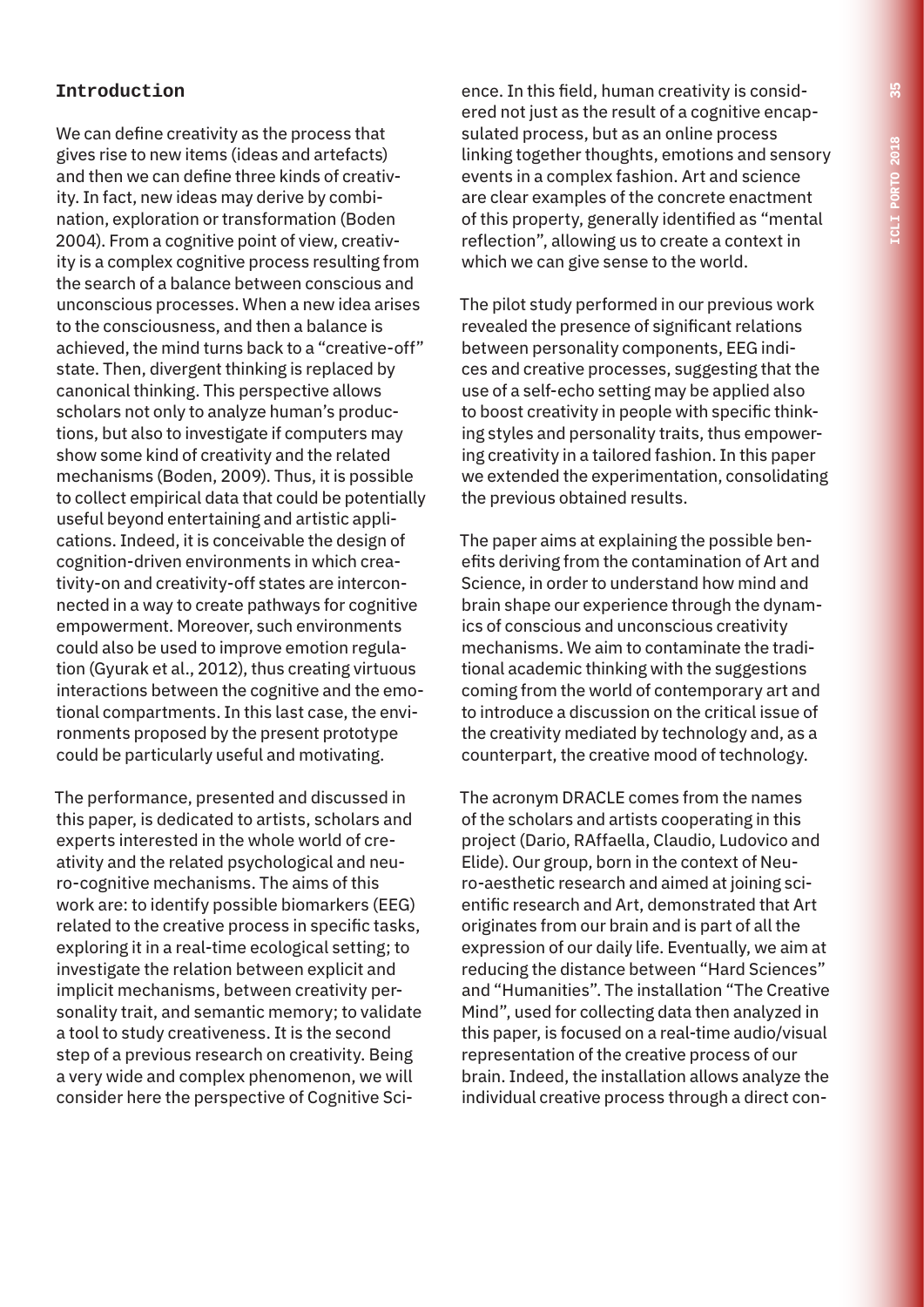nection to the brain of a person, manipulating audio and video representation on a screen. The connection between the individuals' brains and the performance is realized by a B.C.I. (Brain Computer Interface) devices, described in the following paragraph "materials and methods".

The paper is organized as follows: a rationale of the experiment, the description of materials and adopted methods followed by the description of the performance, and then, in the final part, our conclusions and obtained results.

## **1.Rationale**

Mind, environment and brain are historically connected concepts, intertwined and sometimes fused together. It is not possible to trace the trajectory of this conceptual path, but it is possible to think of its future that can be imagined as open, drawn on a background which, although variable, necessarily traces boundaries. Nonetheless, it is always possible to cross these boundaries by a process which includes all the three concepts, that is creativity.

Of course, we cannot give a unique definition of creativity, but we can state that, in general, it consists in the capacity of a system to draw new boundaries. The theoretical perspective proposed here refers to the application of an externalist model of the human mind to the construct of creativity, always immersed and depending on the environment. We could, indeed, compare the thoughts of our mind to a sort of software running on a biological hardware. In a complex system composed by mind, environment and brain, in which all the components overlap and define each other. We wish to recall the concept of "Complexification" introduced by John Casti (1995), who defines complexity as a hidden property of a system that shows up when an observing system (which could be called mind/brain), and an observed system (which could be called brain/environment) interact each other. When this happens, the effect is not only a form of complexity, but we obtain two different results: the first one is the "design

complexity" which is in relation to the observing system; the second one is the "control complexity" which underlines the active role of the observed system on the observing system. Casti suggests that the best interactive situation between the two systems occurs when they show a comparable level of complexity, thus leading an observing system to project towards a higher level of complexity. The environment is not only the external component of the system, but it is tightly connected with specific mental operations on which it is possible to build an inside/outside boundary. Despite the absence of a boundary, indeed, it is possible to contemplate the presence of a link between the inside and the outside in terms of matter, energy, and information. Each environment would thus be the product of the observation through which a system constitutes itself by tracing a boundary with the outside. Accordingly, an environment is the effect of a building operation based on the cognitive filters applied by the observing system. Subsequently, this relation is creative by nature, and the environment is continuously defined through actions and mental operations. It is also important to consider that the environment as an observed system, and the mind as the observing system, are not separated, but one includes the other, and vice versa.

Considering this point of view, our study aims to consider creativity from a complex perspective. For this reason, we implemented an active exchange between a biological organism and an electronic device, making the individuals' brain interacting with the performance through the BCI device. In this way, we have two systems (an observed and an observing one) simultaneously part of a more complex one. Neither the observing individual, nor the observed computer can define what is happening, where the specific information comes from, and what it is about to happen, but such information, from both sides, is continuously processed and generates new information (visual and auditory outputs, neural firing, electric signal transmission, etc.). This process produces an instable system that nonetheless tends to stabil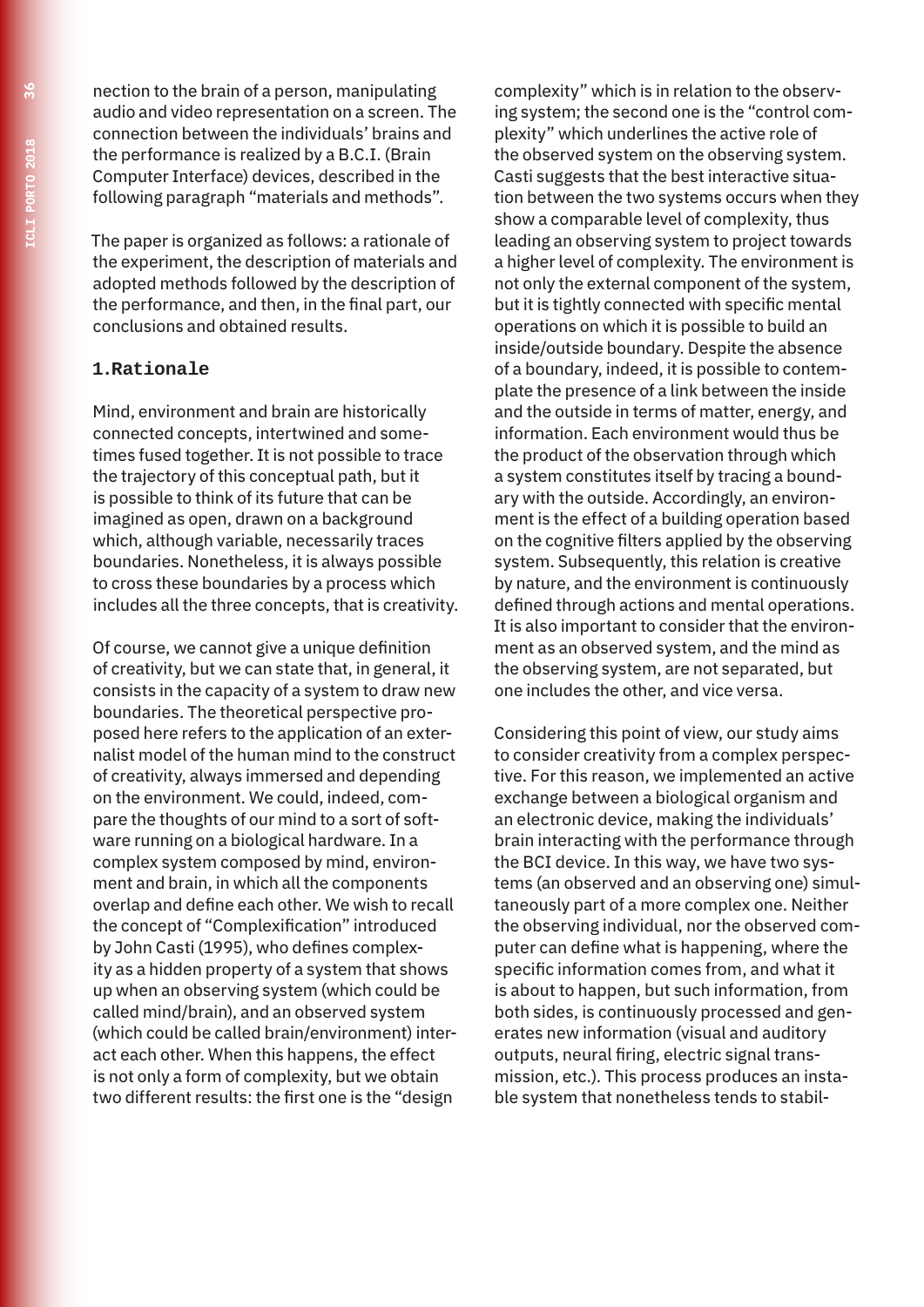ity, since the human brain can implicitly learn how to predict the situation, and how to enjoy it emotionally. Through this simple, but powerful paradigm, it is possible to observe a creative process in relation to the shapes and sounds in a non-conscious way. Also, it is possible to analyze how this process dynamically modifies the cerebral functioning (implicit learning), and how this reflects into the individual-environment interaction. This way it is possible to collect empirical data that could be potentially useful beyond entertaining and artistic applications. This is possible because the dynamic, active, and functional cortical re-organization is associated with the cognitive processes underlying learning and cognitive empowerment.

The present paradigm provides some points of novelty: first, the participants will not be asked to perform any task, but only to set their mind free to "create" thanks to the enactment of continuing cross-modal loop. Also, the creative process will be analyzed step by step in real time by means of EEG. Finally, particular importance was given to the role of the creative process in shaping human experience, thus situating the mind within its environment. In fact, our paradigm will allow the self-revealing to the mind/ environment dynamics through the brain-computer interface. Indeed, the disclosure of something implicit (as the process through one's own mind connect with the world) can be considered a powerful phenomenon which could perturb both self-consciousness and the creative process. We may refer to this effect as "self-echo". In other words, the present project is focused on the relationship between self-consciousness and creative enactment.

## **2.Materials and Methods**

Studies on creativity take advantages especially from EEG. This is due to its low invasiveness and high time resolution, making this technique fundamental to measure the response in terms of time elapsed from the stimulation and cerebral response, in that it allows for a much more refined temporal analysis of brain activation and

can well capture the cognitive and emotional processes related to creativity within milliseconds. EEG provides, also, other useful information: the EEG power indicates the local activity of neuronal ensembles in a certain cortical area, whereas the EEG coherence in different frequency bands displays the degree of coordinated work of different brain regions (Bechtereva & Nagornova 2007). Neurofeedback, and more generally, BCIs, supply portable and easyto-use solutions to explore such issues in a more ecological setting.

With the aim of collecting brain rhythms to show them interactively during the experiment, allowing the involved individuals to feel in comfort and free in movement, we chose to use a BCI device, a headset consisting in a simplification of the medical equipment for EEG (Allison et al. 2007), allowing to record cerebral rhythms and the direct brain-computer interaction. BCI devices are widely used in research, for the registration completely comparable to the medical EEG, but also for their low cost and high portability. Previous research with ecological meaning already explored the response to visual (Folgieri et al. 2012) and musical stimuli or creative acts (Folgieri & Zichella 2012) and recognize the emotions valence (LeDoux 2012; Folgieri & Zampolini 2014; Folgieri et al. 2014; Juslin & Sloboda 2012), and to reveal the mechanisms of the visual creativity (Folgieri et al. 2014). The objective of many researches, past and in fieri, is understanding which are the mechanisms triggering creativity or characterizing the creative process (the insight). In some experiments the objective is to evaluate the emotive and cognitive response to visual-perceptive stimuli based on the concept of priming (Banzi & Folgieri 2012). Other studies investigate the mechanisms of response to colors (Folgieri et al. 2013), or to stereoscopy and monoscopy (Calore et al. 2012). The obtained results show interesting correspondences among some cerebral rhythms and the creative activity. Here we decided to use the Neurosky Mindwave, a new version of Neurosky MindSet<sup>1</sup>, which accuracy and reliability has already been studied by Gri-

1 http://www.neurosky.com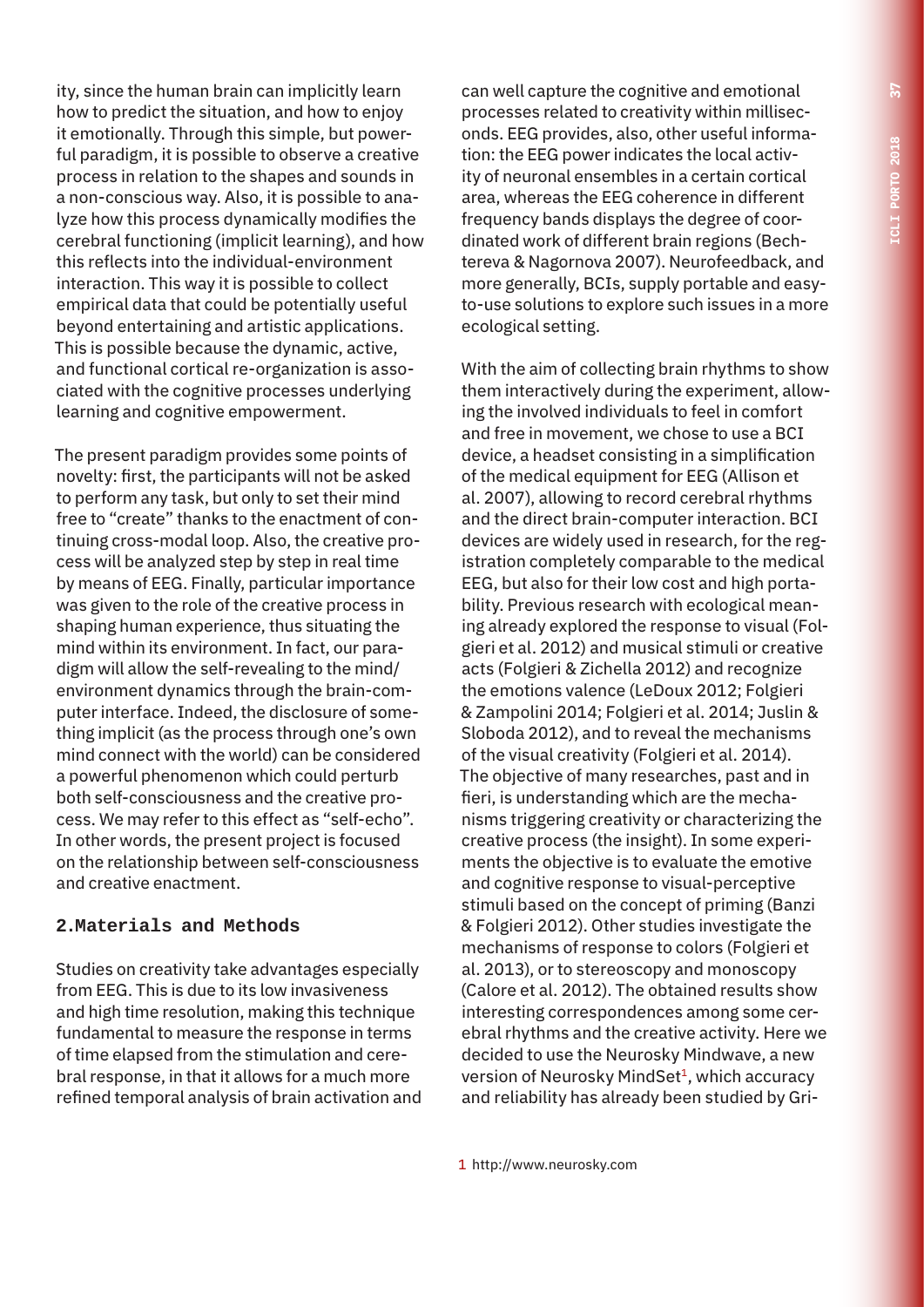erson and colleagues (Grierson & Kiefer 2011). The Mindwave is composed of a passive sensor positioned in Fp1 (left frontopolar) and from a reference sensor, positioned on the earlobe, used to subtract the common ambient noise through a process known as common mode rejection. This configuration is sufficient for our performance and research aims.

The chosen task is based on consideration revealed by Dietrich and Kanso (Dietrich and Kanso 2010), stating that existing work on the neuroscience of creativity fall into 3 categories: divergent thinking, artistic creativity, and insight. Nonetheless, except for a general recruitment of frontal areas, results are broadly inconsistent. In fact, according to the authors, creativity cannot be reduced "as a single, simple mental process or brain region" (p. 824). Also, research in the laboratory, under controlled conditions and with movement constriction, does not facilitate this ambitious aim.

Besides pure research, a few studies explored the topic of creativity by modulating, or reinforcing, some capacities that are thought to be related to creative processes. For example, neurofeedback has been used to teach participants how to self-regulate their neurophysiology; it has been used in groups of musicians (Egner & Gruzelier 2001, 2004) with significant improvement in music performance after the elevation of theta (4–7 Hz) over alpha (8–12 Hz) brain rhythms. In fact, EEG frequency bands reflect information processing, such as concentration, attention, as well as aspects of arousal, like tension, wakefulness, relaxation, or sleep, and neurofeedback technique makes individuals aware of these processes by feeding back a representation of their own electrical brain activity and allowing them to change it (Gruzelier & Egner 2004).

In the performance we used for our study, a BCI headset has been placed on the scalp of a performer, sending EEG rhythms to a computer which use it to modify bubbles and audio effects, varying dimensions, colors and the

intensity and sounds. In detail, the algorithm we developed takes the data coming from the headset and computes the real-time theta/ beta ratio, an index commonly a marker of the ongoing balancing between limbic and cortical structures that driven motivational and automatic responses (Schutter & van Honk, 2005). The change of this ratio is then used to modify some parameters of a complex shape made by several bubbles rotating around a pivot. These parameters are: the scale of the graphics, so that is can appear smaller or grater; the rotation speed; the direction of the rotation (clockwise or counter clockwise); the vertical and horizontal position on the screen. The combination of these parameters creates a uniform rotating movement across the screen. Furthermore, the sound track is initially selected through the Alpha rhythm power. Higher or lower levels of the set threshold define which music will be run. Then, during the performance, the theta/beta ratio is used to regulate the value of the sound (high vs. low).

The graphical and sound interface was developed using the open source 3D graphics and animation software Blender<sup>2</sup>. The next Figure 1 shows the user interface of the Blender development platform.

The graphical and audio objects were linked to the brain rhythm collected by the BCI in real time, using the interface library BrainWaveOSC<sup>3</sup>, BrainWaveOSC was designed to transfer EEG data from Neurosky ThinkGear-based bluetooth EEG sensors to other applications like Max-MSP and PureData via the OpenSoundControl networking protocol.

### **3.Procedure**

Twenty volunteers took part in the study. All the participants in the experiment did not use drugs or narcotics or medicines of any kind. Half of them were familiar to Arts (music, paintings…), while half of them were naïve. Participants were asked to read and sign an informed written consent, then, they were required to com-

2 https://www.blender.org/

3 https://github.com/trentbrooks/BrainWaveOSC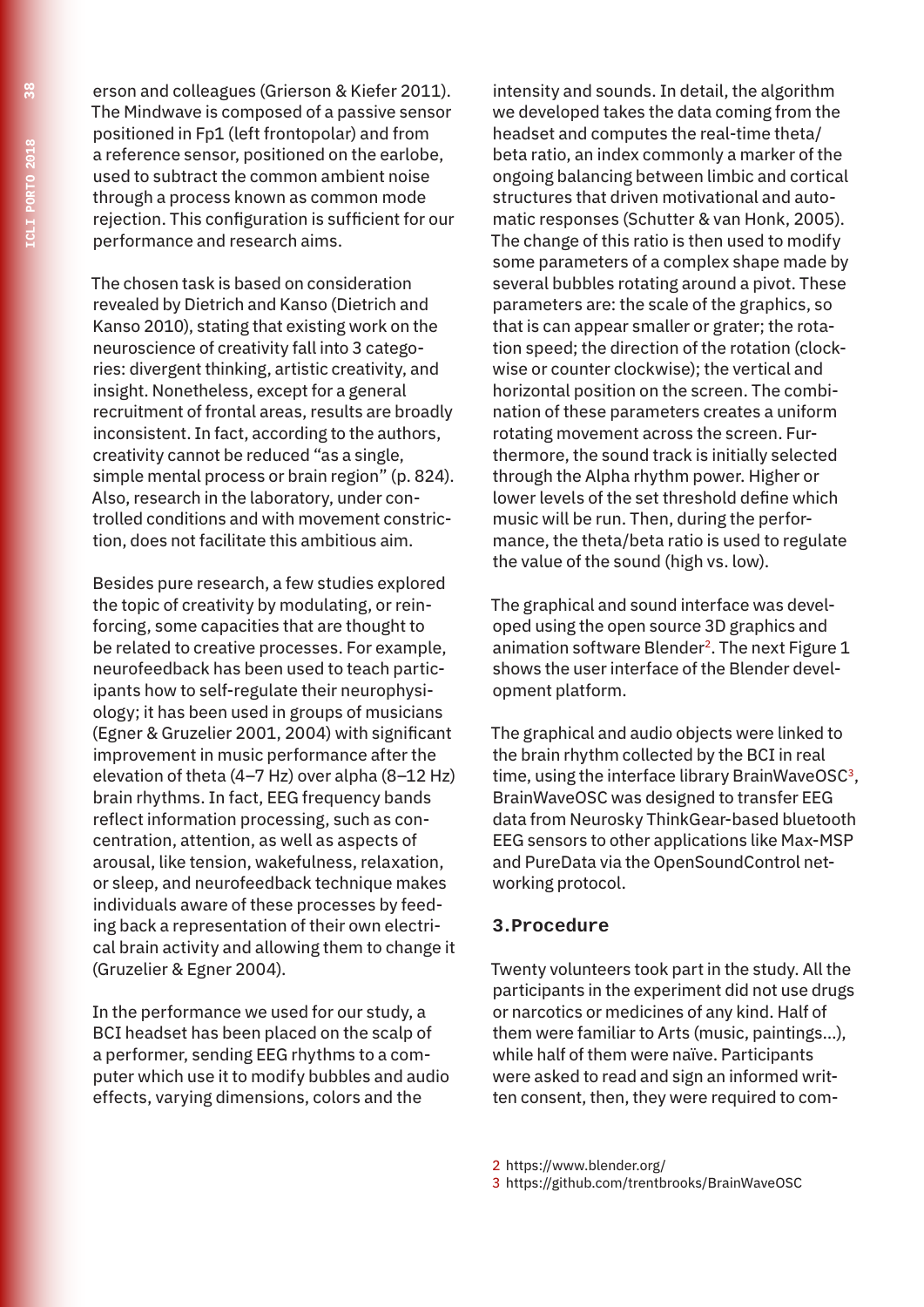

*Figure 1. The Blender platform used to develop graphical and audio object of the performance.*

plete the Behavioral Inhibition System/Behavioral Approach System Test (BIS/BAS) and the Big Five Questionnaire (BFQ).

We also wanted to measure the span of memory by repeating series of numbers, with two tasks. In the first, the experimenter read the numbers slowly, which the participant had to repeat in the same sequence. In the second, there was another list of numbers to be repeated in the reverse order to that used by the experimenter.

Therefore, participants were asked to read a brief study description: in the case of the members of a first group (aware: A), the sheet contained all the details about the content and purpose of the experiment; the members of the second group (unaware: UA) simply knew from the instructions that they would have taken part in a generic experiment on creativity, where they would be asked at some point to watch 3D animation on a screen.

Apart from the completeness of the information on the study, the experiment took place in the same identical way for both groups. Our purpose was to see if there was a different involvement of alpha, theta and gamma waves between those who knew what they were doing and who was unaware of the situation. So, Group 1 was aware (A) of the fact that the BCI device would allow them to interact with the graphic interface, while subjects in Group 2 only known that the BCI would register their brain functioning (UnAware Group).

After the montage of EEG headband (Brain-Band XL) and the launch of BrainWaveOSC and Blender programs, a resting baseline was recorded (2 min eyes closed + 2 min eyes open;) with BrainWaveOSC. After these steps, participants received instructions by the experimenter to guide the different conditions during the creative task. The instructions were displayed on the screen and were referred to different experimental conditions. Before beginning with the 5 conditions, a 1-min free-run period was recorded. The instruction was: "Set your mind free to interact with the computer interface". After this run, the other 5 conditions were presented randomly; each condition lasted 1 minute, and a 1-min pause was administered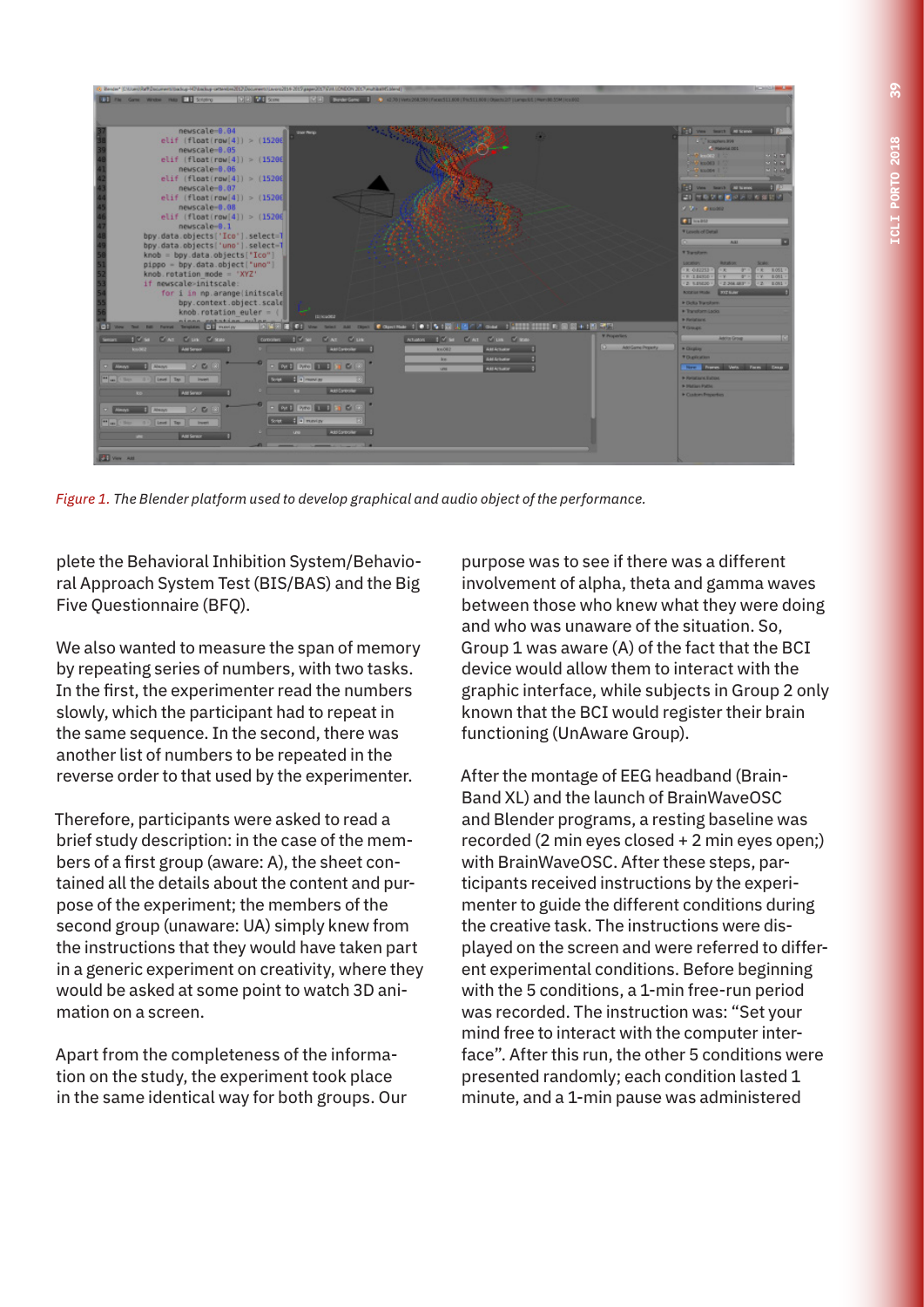between conditions. Together with the instructions, 3 words intruders (written in brackets in the examples below) have been presented to the participants. The intruders were 3 examples within the semantic category. The instructions were: "Concentrate and try to focus on…":

- Concrete task: "a concrete object" (like "shoes", "leaves"): Task Cn;
- Abstract task: "an abstract concept" (like "sympathy", "justice", "happiness"): Task A;
- Color task: "a color" (like "blue", "red", "green"): Task Cl;
- Place task: "a place you know" (like "home", "hospital", "university"): Task Pl;
- Person task: "an important person for you" (like a relative, a friend, a famous person): Task P.

During each task, participants watched the screen with Blender's DRACLE animation programmed with Python, accompanied by different music, like Yann Tiersen piano or other ambient songs. This animation consisted of round shapes of different colors that made movements uniformly in a three-dimensional space, usually turning around the 3 axes.

Finally, subjects were required to write a story down by using the 5 words and the related semantic fields previously imagined during the tasks. The instruction was: "Now we ask you to take some time to write down a story by using the concepts you experienced during the 5 experimental trials (color, concrete word, abstracts concept, place and person).

After a 2 minutes break from the story, participants were asked to compile some questionnaires to assess imaginative abilities, such as the Vividness of Visual Imagery Questionnaire (VVIQ) and the Test of Visual Imagery Control (TVIC).

Finally, the Torrance Test of Creative Thinking (TTCT) was administered.

## **4.Results**

#### Correlations

The strongest correlations of the Torrance creativity test were with the stories written immediately after the end of the BCI phase. The number of words, nouns, adjectives and, in part, adverbs, goes hand in hand with the ability in verbal fluidity, flexibility, processing and originality; more unexpected the correlation between the figurative elaboration and the use of words, above all names. Higher scores in fluidity, flexibility and verbal originality are negatively correlated with the use of intruders, the examples placed between brackets in the sheets with instructions. We can say for certain that greater knowledge of vocabulary and greater originality have made the individual less permeable to our intruders, given by the reduced effort made to look for an idea or a word that was outside the text they had in front of their eyes.

Analysis of Variance (Anova)

ANOVA revealed the difference in the activation of all the frontal waves between aware and unaware groups. The first group had a lower activation of alpha than the mean average of all EEG values. Group 2 participants, on the other hand, had almost always higher values than the mean average. In both groups, considering each frequency, almost all components have kept the constant of running less (Group1) or more (Group2) than the statistical mean. AlphaP ( $M = -0.0495278$ ; SD = 0,47) and AlphaCN ( $M = -0,10837388$ ; SD = 0,29), although the negative values, are still closer to 0 than Group1. Group1 has the lowest values in AlphaL ( $M = -0.39$ ; SD = 0.26) and in AlphaP (M)  $= -0.34$ ; SD = 0.35). We found significant results in alpha t-Test  $(t(17) = -1, 61; p < 0, 05)$ .

This is the most important result that underlines how aware and unaware participants reacted to the different conditions: in Group 1, general activation was almost always lower than in Group2. These parameters are also linked to the values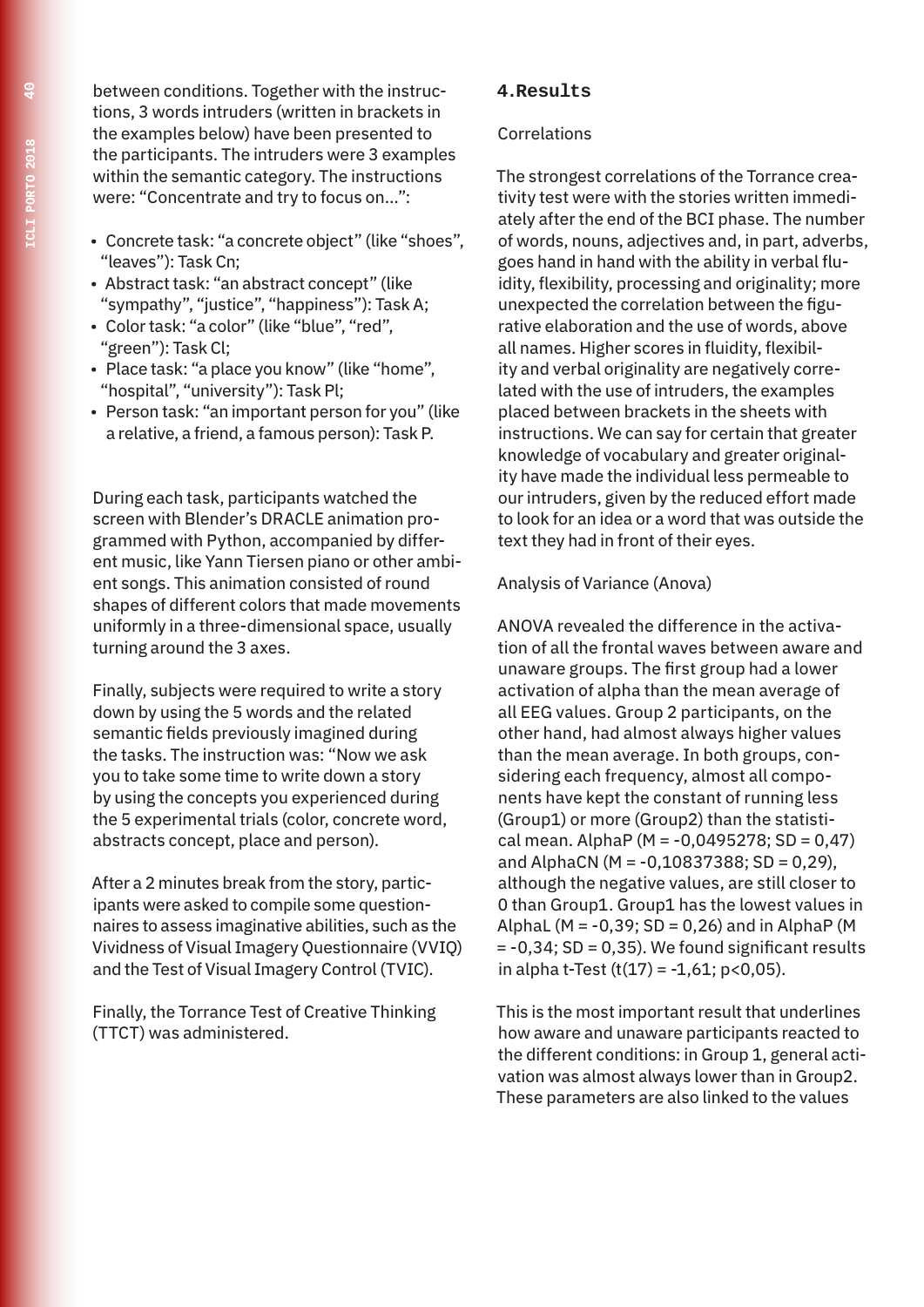of attention and meditation, which were decisive in the final results. The first group, linked to the instruction to be creative, have more easily fallen into a meditative state; those in the second group were more intrigued by the animation of Blender and by trying to understand what was happening, therefore a higher attention.



We found similar values also in theta. In this case it was more relevant in the analysis of variance with thetaz (z to verify whether the average value of the distribution differs significantly from the reference value), especially in ThetazA and ThetazL.

Also, for what concerns TTCT, an analysis of variance on intruders was performed. A higher average number of intruders emerged in Group1 than Group2, which could be related to a greater permeability of the first group to examples with respect to the second sample.

### **Conclusion**

Our study permitted to explore the correlation between physiological data, personality traits and levels of creativity. The EEG data confirm, in part, previous studies. Participants could have found a real or evocative figure in it, even if for many participants it was simply an animation to watch, letting their minds to be 'transported'. Given the activation and deactivation of certain bands, the BCI could be used to stimulate creativity it-self. Understanding the response in frequencies to some stimuli starting from certain thoughts, whether concrete, abstract or emotionally engaging, can lead us to understand how to stimulate those frequencies in terms of a greater interaction with a graphical inter-face, or improve the stimulation of creativity simply observing moving images. The fact that there have been more correlations and significance of results with the most creative people shows us precisely which frequencies are most used by them, and therefore those to work on so that even the least creative people can reach the same levels.

In fact, we found different associations between these elements, in first instance the relationship between BAS drive, BAS fun seeking, BFQ openness and levels of creativity. Often, very creative people are in fact considered to be open to the world and to new experiences, without setting too many limits when they want to do something; they are also considered a bit childish at times, in the constant search for fun and not inclined to respect the rigidity of the rules. The creative person wants to have fun and entertain, often coming out of schemes and boundaries. "I do something because I enjoy doing it": there is pleasure from the task itself (intrinsic motivation) rather than from the benefit that comes once the work is completed. The latter is a motivation of an "extrinsic" nature and is more typical of "non-creative" people. Moreover, the "extrinsic" interests can interfere with creative thinking and thus jeopardize its "natural" development because the evaluation by an external subject could restrict the freedom of choice (Amabile, 1990). Openness is the most important trait of personality for creativity. Mental openness (or openness to experiences) is the best indicator of creativity according to the common academic consensus (Chamorro-Premuzic, 2015; Vohs et al, 2013): it is practically the synonym for creativity. This trait is characterized by imagination (vs. practicality), by curiosity, by the non-traditional. People who are mentally open and creative are aesthetically sensitive (attracted by various forms of art), intellectually curious and, in general, open to new experiences. We can therefore affirm that the level of creativity and the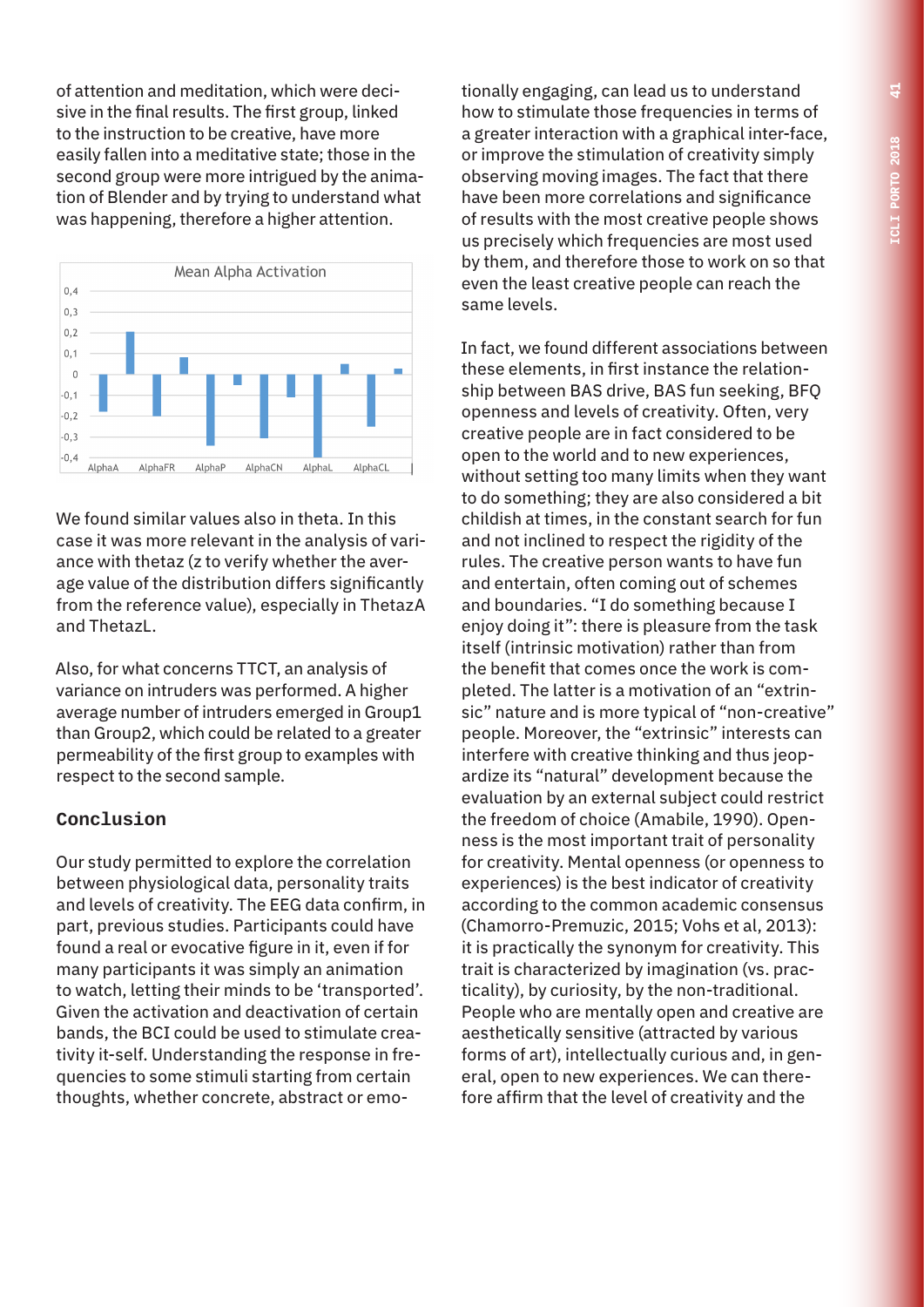personality traits are connected, so that one could interfere with the other.

A high level of creativity has also shown a lower permeability to the examples of the external world, confirmed by the negative correlation with the "intruders" in the final narrative. The creative has the world in his head, assimilates everything, but reworks it in his own way.

The reason why the second group has had a general greater activation than the first, especially in alpha and theta, remains uncertain. In part the difference could be given by a greater level of creativity and openness, on the other the condition of knowing or not knowing what they were actually doing during the experiment. This factor, although not fundamental, could be important in the development of new technologies and in their functioning.

Our results could also find usefulness for rehabilitation, improving cognitive performance. Just as they could be useful for entertainment, in order to create a new art form linked to technology and BCI. "In cognitive science, the functioning of the brain and the achievements of art are considered together to explain our aesthetic experience… For instance, it is possible to explicate why sometimes the reading of some images may depend on a subjective interpretation, based on the personal and sentimental response despite to perceptive cues, as colors and their contrasts." (Lucchiari, 2017). During the interaction with Blender many participants, in fact, declared to have thought of many scenarios despite the focus on the initial image required, facilitated by what they had on the screen and the music they were hearing. We need to understand how much music has influenced EEG data; comparing people who had had experiences with music and those who had not, there were no significant differences in activation, except a slight increase in beta activation in musicians. It must be said that this study investigates only the frequencies emitted by the frontal lobe, while the differences

between artists and other categories are more evident in the temporal lobe.

Previous research in recent years conducted on brainwaves aimed at improving the functioning of BCI. Scientific and technological research tries to go hand in hand, walking together towards a single goal: the improvement of human life and the introduction of a new way of perceiving and developing reality. The field of use can range from medicine to gaming, from rehabilitation to new forms of art. In short, it could be the future. The various tools that allow brain-computer interaction are based on general electrical activity and on the activation of the different frequency bands; a better understanding the relationship between this and specific thoughts and activities can lead to an incredible improvement in this area. Although these studies are already well under way (see for example Banzi & Folgieri, 2012; Bechtereva & Nagornova, 2007; Folgieri & Zichella, 2012), there are still numerous steps to be taken. In this context, our paradigm provides some points of novelty: first, the participants are not asked to perform any task, but only to set their mind free to "create" thanks to the enactment of continuing cross-modal loop. Also, the creative process was analyzed step by step in real time by means of EEG. Finally, and more importantly, particular importance was given to the role of the creative process in shaping human experience, thus situating the mind within its environment. In fact, our paradigm allowed the self-revealing to the mind/environment dynamics through the brain-computer interface. Indeed, the disclosure of something implicit (as the process through one's own mind connect with the world) can be considered a powerful phenomenon, which could perturb both self-consciousness and the creative process. We may refer to this effect as "self-echo". In other words, the present project is focused on the relationship between self-consciousness and creative enactment. Such environments could also be used to improve emotion regulation (Gyurak et al. 2012), thus creating virtuous interactions between the cognitive and the emotional compartments.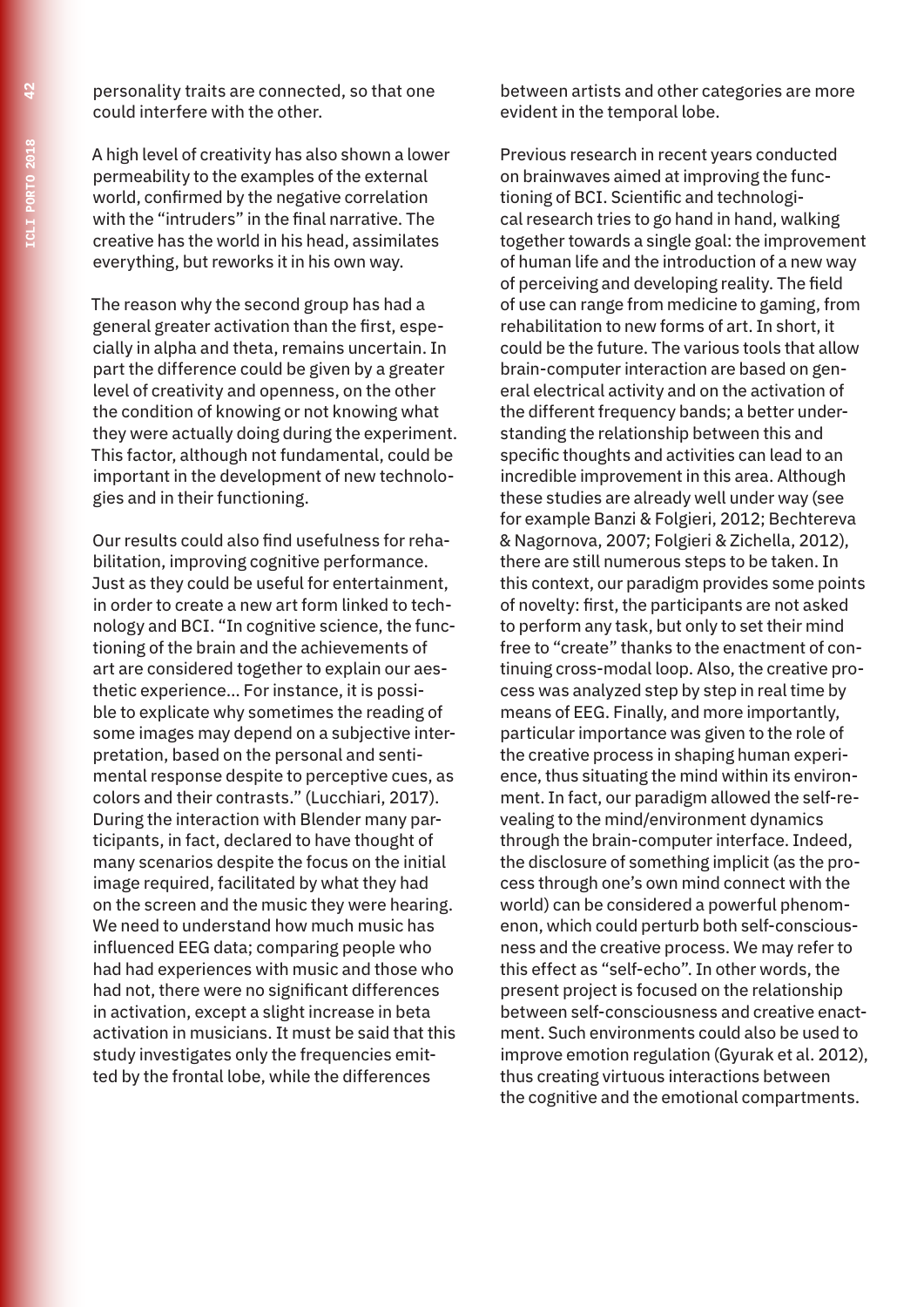In this last case, the environments proposed by the present prototype could be particularly useful and motivating.

To conclude, the present pilot study permitted to underline some preliminary data about the presence of significant relations between personality components, EEG indices and creative and imaginative processes. In particular, in future research, it will be possible to analyze if the use of a self-echo setting may be applied not only to investigate statistical correlations and/or the presence of neuropsychological correlates, but also to boost creativity in people with specific thinking styles and personality traits, in a way to empower creativity in a tailored fashion. Indeed, we argue that creativity is a personal feature that should be addressed in a complex setting able to take together several different components. In this way, we might substitute the "creativity-pill" approach with a more effective self-adaptive boosting process" (Lucchiari et al., 2017).

- **Allison, B. Z., Wolpaw, E. W., Wolpaw, J. R.** 2007. "Brain-computer interface systems: progress and prospects", *Expert Rev Med Devices*, 4(4): 463- 74.
- **Banzi, A., Folgieri, R.** 2012. "EEG-Based BCI Data Analysis on Visual-Perceptual Priming in the Context of a Museum of Fine Arts", in *DMS*, pp. 75-78.
- **Bechtereva, N. P., & Nagornova, Z. V.** 2007. "Changes in EEG coherence during tests for nonverbal (Figurative) creativity". *Human Physiology*, 33(5): 515–523.
- **Boden, M. A.** 2009. Computer models of creativity. *AI Magazine*, 30(3): 23.
- **Boden, Margaret A.** 2004. "The creative mind: Myths and mechanisms". *Psychology Press.*

**Calore, E., Folgieri, R., Gadia, D., Marini, D.** 2012. "Analysis of brain activity and response during monoscopic and stereoscopic visualization", in *IS&T/SPIE Electronic Imaging* (pp. 82880M-82880M). International Society for Optics and Photonics.

- **Casti, J. L.** "Complexification". 1995. London: Abacus.
- **Dietrich, A., & Kanso, R.** 2010. "A review of EEG, ERP, and neuroimaging studies of creativity and insight". *Psychological Bulletin*, 136(5): 822– 848.
- **Egner, T., & Gruzelier, J. H.** 2001. "Learned selfregulation of EEG frequency components affects attention and event-related brain potentials in humans". *Neuroreport*, 12(18): 4155–4159.